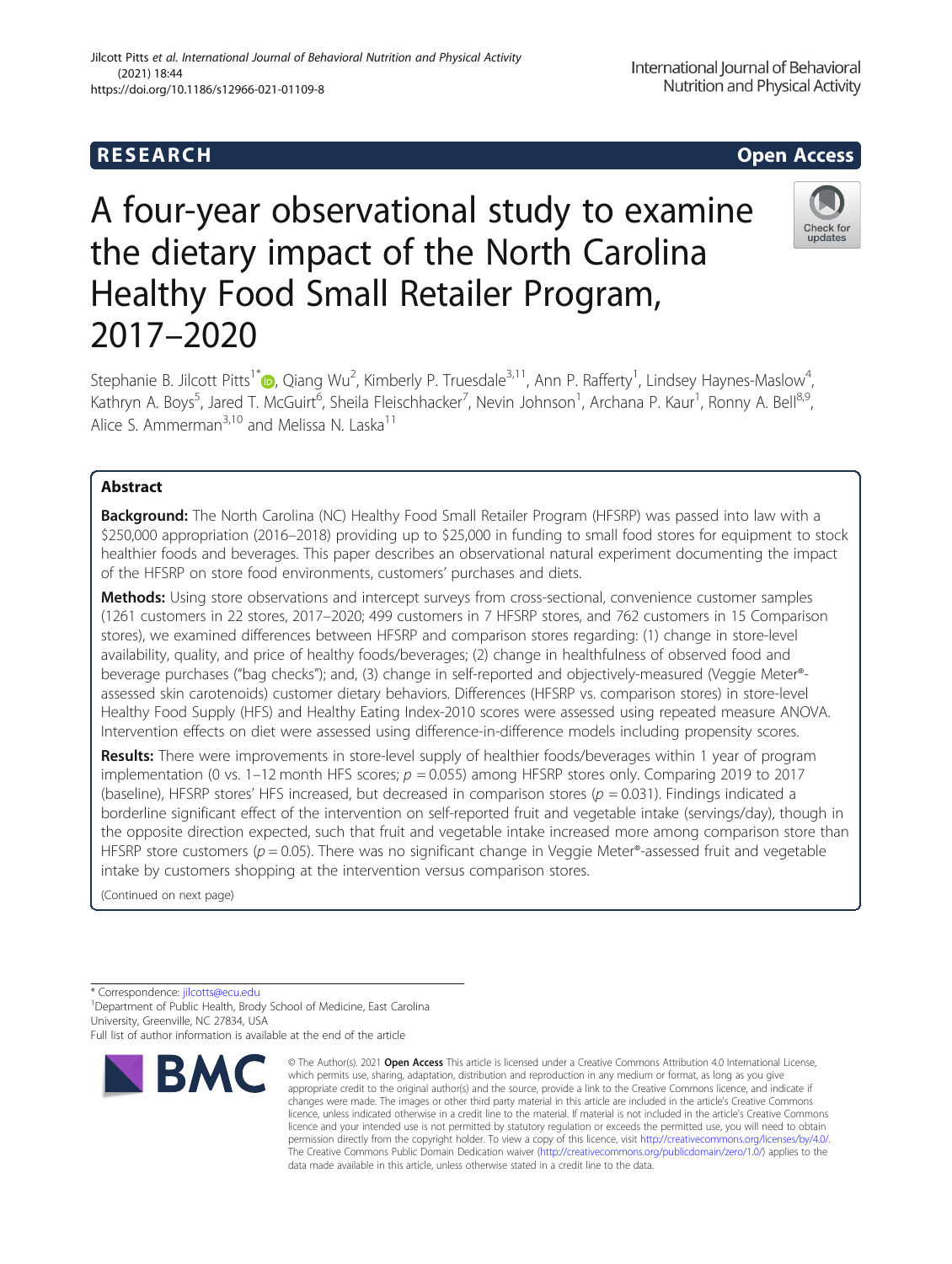## (Continued from previous page)

Conclusions: Despite improvement in healthy food availability, there was a lack of apparent impact on dietary behaviors related to the HFSRP, which could be due to intervention dose or inadequate statistical power due to the serial cross-sectional study design. It may also be that individuals buy most of their food at larger stores; thus, small store interventions may have limited impact on overall eating patterns. Future healthy retail policies should consider how to increase intervention dose to include more product marketing, consumer messaging, and technical assistance for store owners.

Keywords: Healthy corner stores, Food environment, Health policy, Food desert, Rural, Fruits and vegetables

## Background

Over the past decade, the number of public health nutrition interventions and policies related to healthy corner store initiatives has increased  $[1-3]$  $[1-3]$  $[1-3]$ . These initiatives have been promoted as strategies to improve diet-related behaviors and, ultimately, to reduce risk of diet-related diseases, particularly in underserved areas [[1,](#page-10-0) [2](#page-10-0)]. Some of these initiatives have been the result of local or statewide policies and/or financial appropriations to improve the availability of healthy food and beverage items in small food store environments [[4](#page-10-0)]. For example, the Minneapolis Staple Foods Ordinance in Minnesota was the first policy requiring food stores to stock minimum amounts and varieties of healthy foods and beverages through licensing [[5\]](#page-10-0). Examining changes in food store environments, customer purchases, and home food environments annually pre- (2014) and post- (2015–17) implementation of this ordinance, Laska et al. found stores were compliant, but there were no statistically significant improvements in relevant outcomes, such as the healthfulness of customer purchases or the healthfulness of home food environments among frequent shoppers, when comparing stores in Minneapolis to those in the control city, St. Paul, Minnesota [\[5](#page-10-0)].

One commonly cited barrier to stocking and promoting healthier food options in small food stores is a lack of refrigeration and equipment needed to store and display perishable foods [\[6](#page-10-0)–[8\]](#page-10-0). Prior evaluations of healthy corner store initiatives, or voluntary programmatic strategies aimed at increasing healthy food stocking via equipment, technical assistance, and other support have found improvements in the stocking of healthy foods and beverages  $[9-13]$  $[9-13]$  $[9-13]$  $[9-13]$  $[9-13]$ . Findings have been mixed, however, concerning the impact on customers' purchase and consumption of healthy foods with some studies finding positive effects [[10,](#page-10-0) [12](#page-10-0), [14\]](#page-11-0) and others finding no effects [[5,](#page-10-0) [11\]](#page-10-0) of these programs. Many prior healthy corner store evaluation studies, however, have had relatively small customer sample sizes (ranging from  $n = 84$  to  $n = 401$  [\[2](#page-10-0), [3](#page-10-0)]), a limited number of post-intervention follow-up measures, used self-reported consumption data, and/or did not include a comparison group of stores [[2,](#page-10-0) [3,](#page-10-0) [15\]](#page-11-0). Gittelsohn et al., noted the great need for, but challenges associated with, obtaining accurate and reliable customer dietary data to evaluate healthy small store initiatives [\[15](#page-11-0)].

Between 2016 and 2018, the North Carolina (NC) state legislature annually appropriated \$250,000 to the Department of Agriculture and Consumer Services (NCDA&CS) to implement the NC Healthy Food Small Retailer Program (HFSRP). The HFSRP funds were distributed to small stores in US Department of Agriculture (USDA)-defined food deserts to purchase refrigeration equipment to stock healthier foods and beverages.

#### Overview of the NC HFSRP

Figure [1](#page-2-0) provides a timeline of the HFSRP and associated activities. In 2013, House Bill 957, was introduced by Representative Yvonne Holley. This later became House Bill 250, the Healthy Food Small Retailer/Corner Store Act and companion bill, Senate Bill 296. The NC General Assembly passed a budget (\$250,000) for the creation of a Healthy Food Small Retailer Program on July 1, 2016, and funds were received July 2016. Thus, in July 2016, 2017, and 2018, the HFSRP was funded through an appropriations bill, allocating \$250,000 per year (\$750,000 total) to be administered through the NCDA&CS to small food retailers [[12\]](#page-10-0). The HFSRP was administered in the form of small (maximum of \$25,000 per store) grants for refrigeration equipment to stock and promote healthier foods. Stores were eligible if they were located in USDA-defined food deserts, occupied 3000 heated square feet or less, and accept or agree to accept Supplemental Nutrition Assistance Program (SNAP) benefits and accept or agree to apply to accept Special Supplemental Nutrition Program for Women, Infants, and Children (WIC) benefits. Funding could only be used "for the purchase and installation of refrigeration equipment, display shelving, and other equipment necessary for stocking nutrient-dense foods, including fresh vegetables and fruits, whole grains, nuts, seeds, beans and legumes, low-fat dairy products, lean meats, and seafood." [[16\]](#page-11-0) HFSRP stores were required to stock and promote healthy foods in the HFSRP equip-ment for at least 24 months [[16\]](#page-11-0). Stores signed an agreement stating they would stock healthier foods and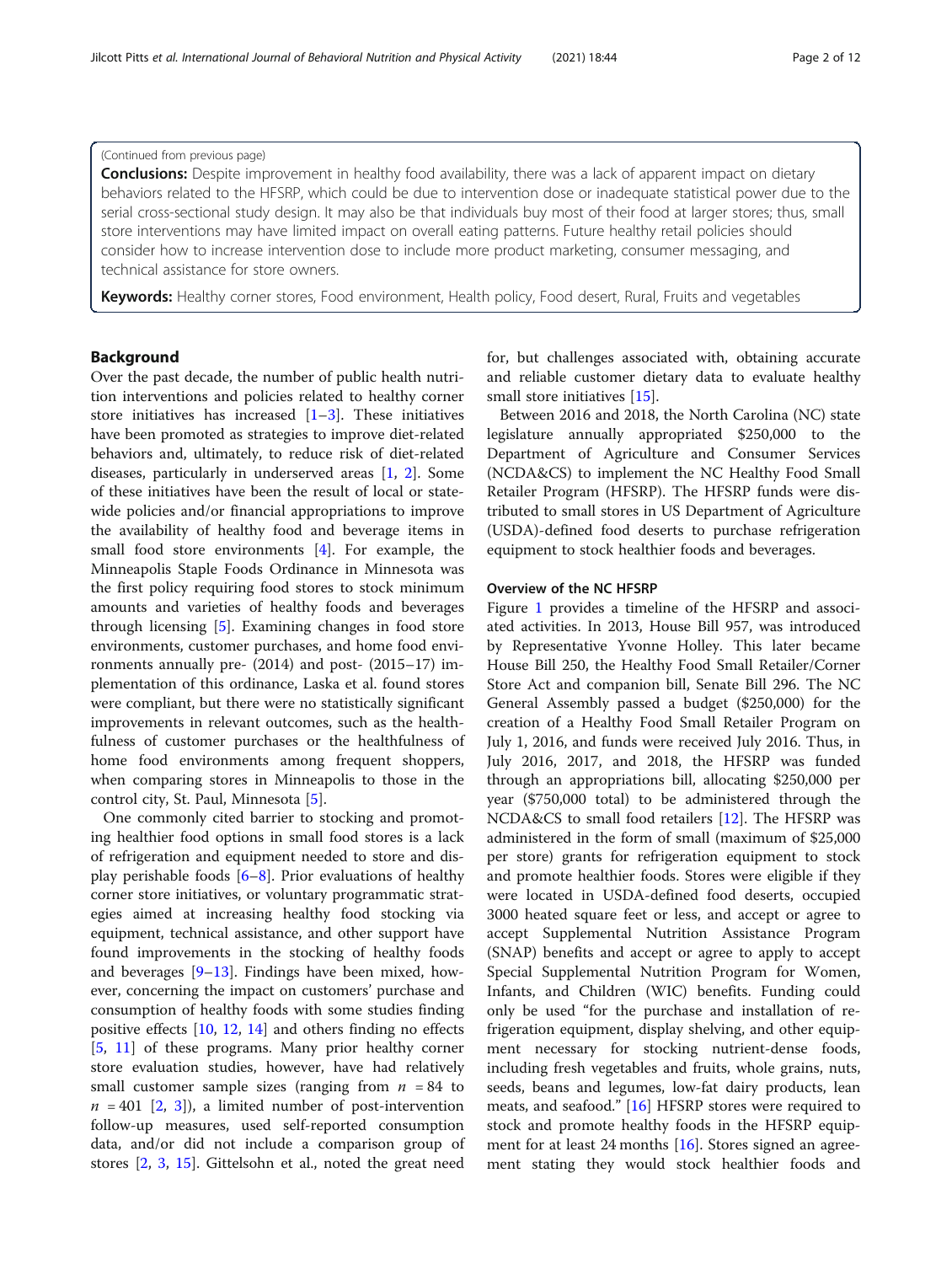<span id="page-2-0"></span>

beverages for 24 months; after this period, store owners could stock this equipment with any items they wished. Based upon data collected by the NCDA&CS, [\[17](#page-11-0)] for the 2016–17 cohort of stores, the minimum amount funded was \$16, 878.71 and maximum was \$25,000. For the 2017–18 cohort, the minimum was \$3984.32 and maximum was \$16,003.96. The majority of the funding was used for coolers, refrigeration units and shelving. There were no official campaigns conducted to promote the new healthy foods and beverages but stores often worked with the local health departments on promoting the healthier options.

The purpose of this study is to report results of an observational study of stores participating in the first 3 years of the HFSRP, as well as matched comparison stores to document the impact of the HFSRP on store food environments, customer purchases, and customers' diets between 2017 and 2020. More specifically, we examined the: (1) change in store-level availability, quality, and price of healthy foods and beverages in HFSRP and comparison stores; (2) change in diet quality of customer purchases of foods and beverages from HFSRP and comparison stores; and (3) change in self-reported and objectively measured customer dietary behaviors.

## Methods

## Selection of stores for the HFSRP and for the observational study of dietary impact

Selection of HFSRP stores was on a rolling basis between 2016 and 2019 through an application process [[11](#page-10-0), [17](#page-11-0)]. For our observational study, we collected data in all HFSRP stores that allowed it, with one store not allowing intercept surveys. Comparison stores were systematically selected, and were matched on factors including North American Industry Code Standards (NAICS) store type and store size (square footage) information from the ReferenceUSA business database, census tract USDA food desert designation, and census tract American Community Survey 2012–2016 5-year estimates demographic characteristics of the store's local area (percent of the census tract using SNAP benefits, percent African American residents) (Table [1](#page-3-0)).

## Store-level healthy food supply (HFS) score

The HFS score was used to measure store-level availability, price, and quality of foods and beverages. We used the HFS score because it was currently being used by another large ongoing studies in small food retailers (thus our results could be comparable to other policy-relevant research findings with small food retailers), and it was a validated tool [[18,](#page-11-0) [19\]](#page-11-0). We were also interested in assessing the impact of the policy on overall healthfulness of the store environment, such as whether retailers would make other healthy changes in the store as a result of program participation. The HFS Score is derived from the validated Nutrition Environment Measures-Stores audit tool, used in prior studies [\[18](#page-11-0), [19](#page-11-0)].

The methods described by Andreyeva et al. [\[18](#page-11-0)] were used to assign HFS scores. Audits were conducted in each store, each year. Audit data included store characteristics, such as type of store (convenience/corner store, food/gas mart, dollar store, pharmacy, or other), SNAP authorization, number of cash registers and number of aisles. In addition, the audit included information on availability, quality, and price of fruits, vegetables, dairy products, protein sources, whole grains, and other food items [[19](#page-11-0)]. The HFS score considers: availability of soy milk, tofu, and canned sardines and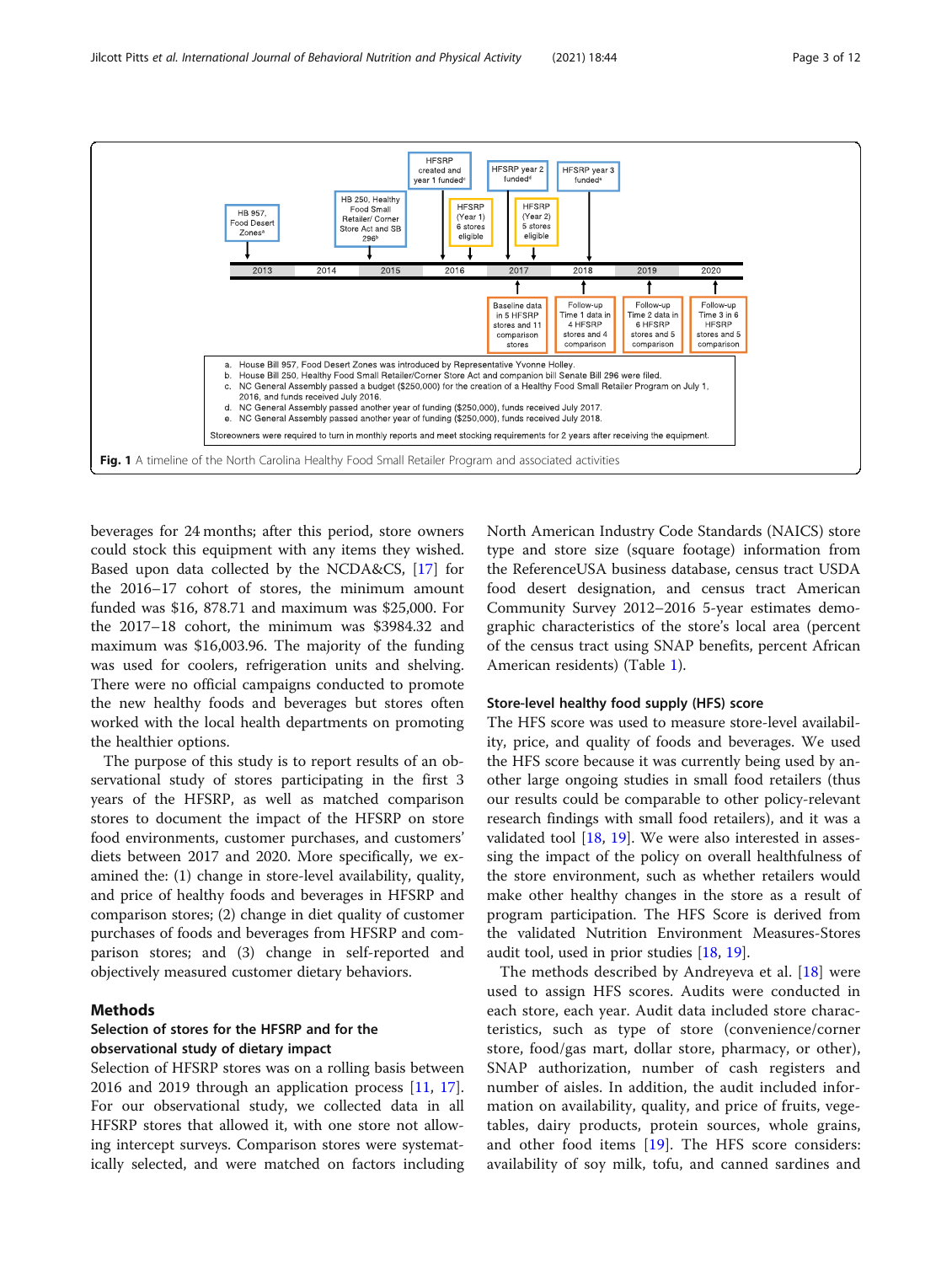<sup>a</sup>This store had HFSRP equipment in it when baseline measures were collected, although the equipment was broken at the time <sup>b</sup>This was an HFSRP store but did not have equipment when data were collected, so it was treated as a control

Comparison Store O 0 0 27 14 41 0

salmon; price and availability of cow's milk; availability and varieties of brown rice, whole-grain bread, cereals, tortillas, canned and frozen fruit and vegetables; and availability, varieties, and quality of fresh fruit and vegetables. Scores range from 0 to 31 points with higher scores awarded to stores stocking healthier food and beverages. Using audit data, two or more study team members independently calculated HFS scores for each store. The study team then discussed the independently-derived HFS scores, and reconciled any scoring discrepancies.

## Store-level healthy eating index (HEI)-2010 of customer purchases

Store-level HEI scores were calculated based on foods and beverages purchased from customers during "bag checks," as described previously [\[11\]](#page-10-0). For each item purchased, product name, brand, size, quantity and price paid were recorded. Among the customers who completed customer intercept surveys ( $n = 1261$ ), 1224 completed a bag check (89.1%). The National Cancer Institute (NCI) Automated Self-Administered 24-h recall website (ASA24) was used to determine the overall nutrient profile of purchases at the store level. Items from all customers at each store were included and a single, aggregated, Healthy Eating Index (HEI)-2010 score was calculated for each store, which had a potential range from 0 to 100.

## Store-level sample size justification

Using 2017 baseline and 2018 follow-up data, [\[11](#page-10-0)] HFSRP stores had a mean pre-post difference in HFS score of  $+3.1$  while the control stores had a mean pre-post difference of − 0.4. Thus, group sample sizes of eight HFSRP and eight comparison stores would achieve 85% power to detect a population mean difference of 3.1 (conservative estimate) with a standard deviation for both groups of 1.94 (the standard deviation of our 2017–18 data) when a significance level (alpha) of 0.05 is used in a two-sided two-sample equal-variance t-test. In each year, we were limited by the number of stores who received HFSRP funding, the stores that were within a reasonable travel distance (one HFSRP store was too far from our study team for surveys to be conducted) and, among these, the number of stores that allowed us to conduct evaluation measures at their stores (one HFSRP store refused at the beginning, and one control store allowed evaluation measures for 2 years, but did not allow the measures midway through the second year).

## Individual-level customer intercept survey

We conducted customer intercept surveys in control and HFSRP stores, in February to May of each year (2017–2020). The goal was to survey 25–30 customers per store, based on feasibility given data collection resources and constraints; the number of customers surveyed per store ranged from 14 to 49, with a mean of 27.4 customers surveyed per store over the 4 years of data collection. A convenience sample of customers were asked to complete the questionnaire, bag check, and Veggie Meter® scans (described below) after their store purchases. We interviewed every customer willing to be interviewed while the research assistants were in the stores. Intercept surveys were conducted during normal business hours on weekdays. Customers were eligible to participate if they were over 18 years of age and spoke English. Participating customers provided verbal informed consent and were offered a \$10 gift card to Wal-Mart as an incentive for participating. The study was approved by the East Carolina University Institutional Review Board (UMCIRB 16–002420).

<span id="page-3-0"></span>Table 1 Store type, year, and number of intercept surveys per year among seven Healthy Food Small Retailer Program (HFSRP) Stores and 15 Comparison stores, 2017–2020

| $\frac{1}{2}$ $\frac{1}{2}$ $\frac{1}{2}$ $\frac{1}{2}$ $\frac{1}{2}$ $\frac{1}{2}$ |             |          |                |             |              |             |
|-------------------------------------------------------------------------------------|-------------|----------|----------------|-------------|--------------|-------------|
| Store type (HFSRP                                                                   | year        |          | HFSRP (Yes/No) |             |              |             |
| vs Comparison)                                                                      | 2017        | 2018     | 2019           | 2020        | No           | Yes         |
| HFSRP Store A                                                                       | 0           | 0        | 25             | 24          | 0            | 49          |
| <b>HFSRP Store B</b>                                                                | 31          | 29       | 0              | $\mathbf 0$ | 0            | 60          |
| <b>HFSRP Store C</b>                                                                | 32          | 36       | 25             | 25          | $\Omega$     | 118         |
| HFSRP Store D <sup>a</sup>                                                          | 0           | 0        | 22             | $\mathbf 0$ | 0            | 22          |
| <b>HFSRP Store E</b>                                                                | 32          | 0        | 29             | 25          | 0            | 86          |
| <b>HFSRP Store F</b>                                                                | 37          | 30       | 29             | 25          | $\mathbf{0}$ | 121         |
| <b>HFSRP Store G</b>                                                                | 29          | 14       | 0              | $\mathbf 0$ | $\mathbf 0$  | 43          |
| Comparison Store A <sup>b</sup>                                                     | 0           | $\Omega$ | 30             | 26          | 56           | $\Omega$    |
| Comparison Store B                                                                  | 16          | 0        | 0              | 0           | 16           | 0           |
| Comparison Store C                                                                  | 37          | 21       | 0              | 0           | 58           | $\mathbf 0$ |
| Comparison Store D                                                                  | 30          | 0        | 0              | 0           | 30           | 0           |
| Comparison Store E                                                                  | 27          | 0        | 0              | $\mathbf 0$ | 27           | $\mathbf 0$ |
| Comparison Store F                                                                  | 30          | 0        | 0              | 0           | 30           | 0           |
| Comparison Store G                                                                  | 0           | 0        | 31             | 25          | 56           | 0           |
| Comparison Store H                                                                  | 22          | 0        | 0              | $\Omega$    | 22           | $\Omega$    |
| Comparison Store I                                                                  | 30          | 30       | 27             | 26          | 113          | 0           |
| Comparison Store J                                                                  | $\mathbf 0$ | 0        | 28             | 25          | 53           | $\Omega$    |
| Comparison Store K                                                                  | 34          | 31       | 16             | $\mathbf 0$ | 81           | 0           |
| Comparison Store L                                                                  | 49          | 32       | 25             | 30          | 136          | $\Omega$    |
| Comparison Store M                                                                  | 23          | 0        | 0              | $\Omega$    | 23           | $\Omega$    |
| Comparison Store N                                                                  | 20          | 0        | 0              | 0           | 20           | $\mathbf 0$ |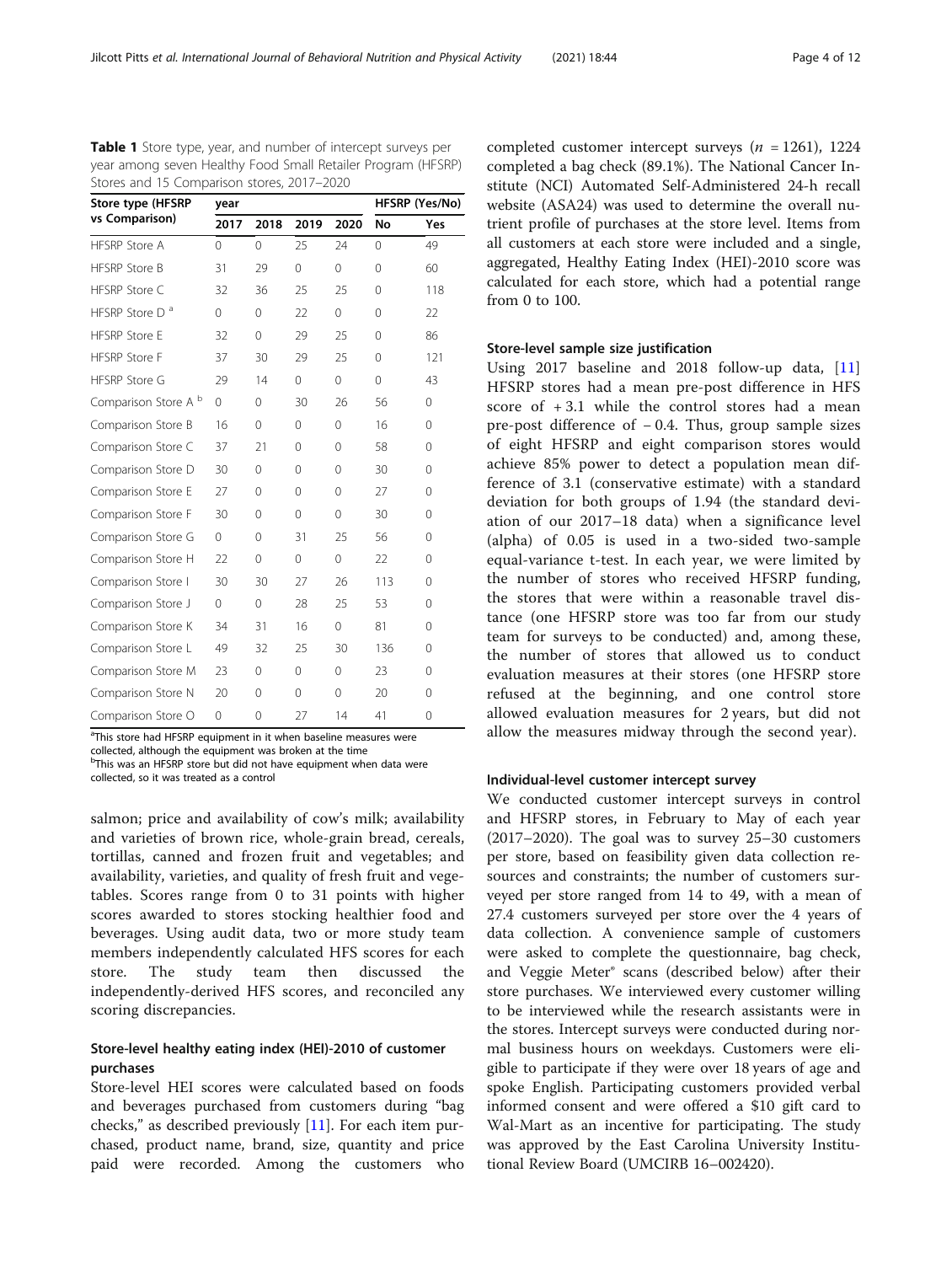#### Individual-level, customer dietary outcomes

Using the approach described by Townsend et al., selfreported fruit and vegetable (FV) intake was measured using two single item questions, one for fruits and another for vegetables [\[20\]](#page-11-0). The fruit question was as follows: "On a typical day, how many servings of fruits do you eat? (A serving of fruit is like a medium sized apple or a half cup of fresh fruit—this does not include fruit juice)" with responses reported as whole numbers. The National Cancer Institute (NCI) FV Screener [[21\]](#page-11-0) was used as a second measure of FV intake. We also asked if participants had previously purchased FV at the store. While the HFSRP legislation did not explicitly address sugary beverages, we hypothesized that customers may substitute some of their sugary beverage choices with healthier beverage choices in HFSRP stores. To assess sugary beverage consumption, items from the Behavioral Risk Factor Surveillance System Survey were used, and participants provided frequency of regular soda and sweetened fruit drink consumption [[22\]](#page-11-0). We also measured skin carotenoid status using the Veggie Meter®, which employs pressure-mediated reflection spectroscopy, [\[23](#page-11-0)] and is a valid and reliable tool to approximate FV intake through assessing skin carotenoid status [\[24](#page-11-0)]. In a prior validation study, the correlation between plasma carotenoids and Veggie Meter® assessed skin carotenoids was 0.71 [\[24\]](#page-11-0). Each participant's finger was scanned three times and the average value of the three measures was used to estimate skin carotenoid status.

#### Data analysis

To examine store-level changes, differences between HFSRP and comparison stores in store-level HFS and HEI score changes between 2017 (baseline) to 2020 were analyzed using linear mixed models with an autoregressive error structure. For HFSRP stores only, repeated measure models were used to analyze changes in HFS and HEI from before equipment installation, to 1 to 12 months, 13 to 24 months, and 25+ months after installation.

Customer demographic characteristics were compared by store type (HFSRP vs. comparison) and by year using appropriate statistical tests (ANOVA or chi-square). To examine changes in customer diet behaviors, differencein-difference models (with and without propensity scores) were used to examine the effect of the HFSRP intervention on the main outcomes of interest: FV servings/day, sugary beverage consumption, and skin carotenoids. Controls were included for age, sex, race (as a proxy for social, environmental, and structural factors), formal education, employment status, annual household income, and shopping frequency at the store where interviewed. We included shopping frequency because shopping frequency could impact the healthfulness of purchases and diet. The store variable was treated as a random effect. Year, and HFSRP status (yes/no), and interaction between these variables were also included to test the effect of the intervention on the main outcomes of interest. Propensity scores were included in the same models to account for differences in some customer demographic characteristics between HFSRP and comparison stores. Propensity scores for each year and HFSRP status combination were estimated using a general logistic regression model with all demographic variables as predictors. Models were stratified by shopping frequency, comparing those who shopped 1–2 times/ week or less to those who shopped 3 times per week or more. In a sensitivity analysis, results were examined when using all stores in the program, versus the subgroup of stores ( $n = 6$ ) for which we had at least 3 years of data. All analyses were conducted using SAS version 9.4 (SAS Institutes, Cary, NC).

### **Results**

## Store characteristics and store-level HFS and HEI changes

The majority of stores were classified (according to the NAICS) as convenience stores, corner stores, small grocery stores (75% of HFSRP stores and 38.5% of comparison stores), or food/gas marts (12.5% of HFSRP stores, 61.5% of comparison stores). The majority of stores accepted SNAP/EBT (87.5% of HFSRP stores, 69.2% of comparison stores), and stores had between 1 and 2 cash registers, with a mean of 1.1 registers in HFSRP and 1.4 registers in comparison stores. Stores had a mean of 4.3 aisles, with HFSRP stores having a mean of 3.1 aisles and comparison stores having a mean of 5.0 aisles.

Bag check data indicate that customers purchased a variety of items, ranging from items for a meal (e.g., corned beef, bananas, biscuits, potato and candy) to cooked meals (e.g., fried fish, cooked green beans, macaroni and cheese, fried chicken gizzards, fried chicken livers, juice drink) to snacks and beverages (e.g., fresh fried peanuts, sodas, water, cheese curls, potato chips).

Table [2](#page-5-0) shows store-level HFS and HEI changes over time in HFSRP stores versus comparison stores. Comparing 2017 to 2018, there was a change in the HFS in the expected direction with an increase in HFSRP stores, and a decrease in comparison stores ( $p = 0.052$ ). Similarly comparing 2017 to 2019, there was an increase in HFS in the HFSRP stores and decrease in comparison stores ( $p = 0.031$ ). However, the overall year-HFSRP interaction effect was not statistically significant ( $p =$ 0.079). Also, there were no differences between HFSRP and comparison store HEI scores generated from the bag check data over time. This indicates that, while the food environment (HFS scores) within the HFSRP stores improved, the customer purchases in the HFSRP stores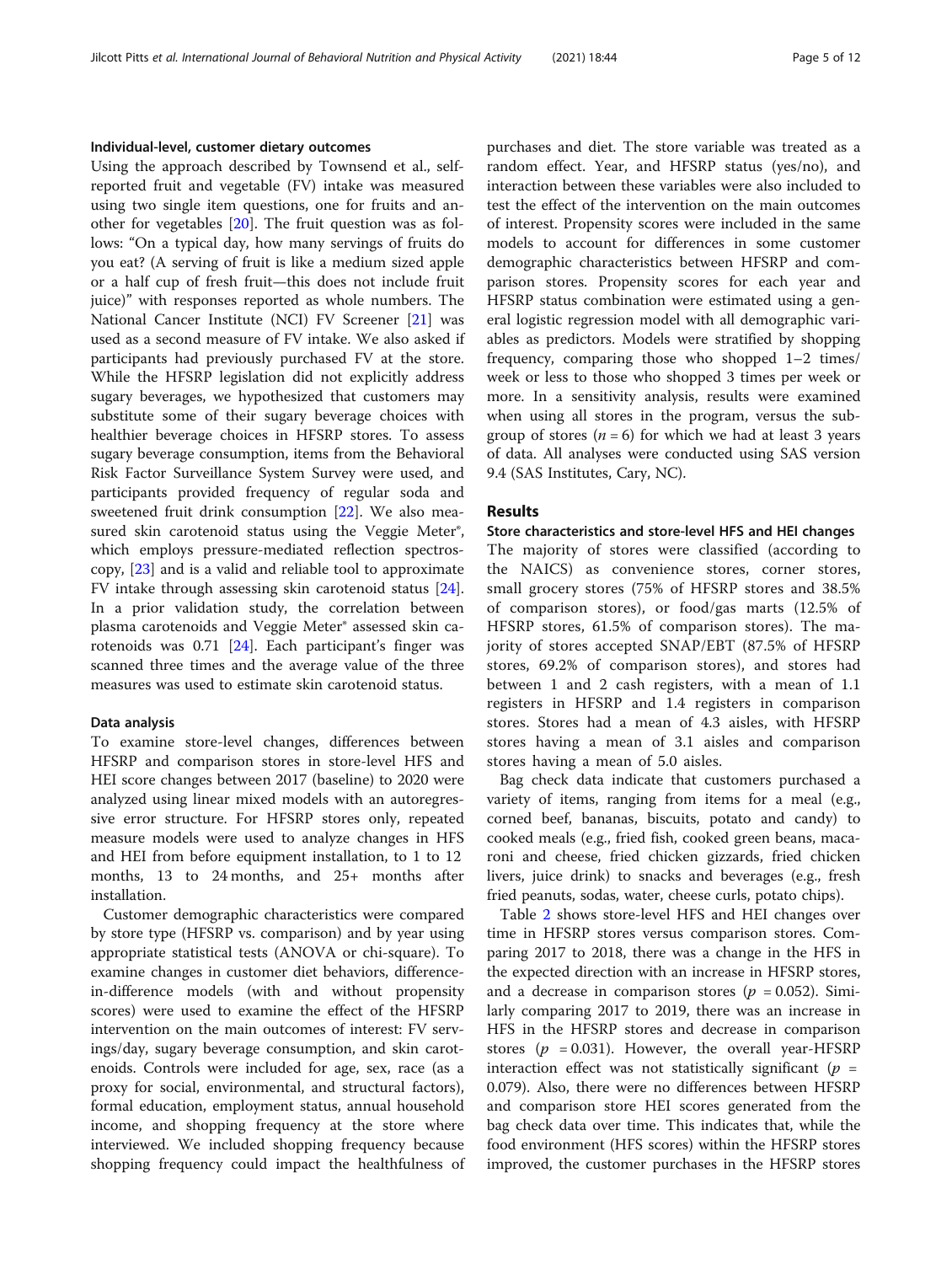<span id="page-5-0"></span>Table 2 Store-level Healthy Food Supply (HFS) and Healthy Eating Index-2010 of customer purchases (HEI), changes over time, 2017–2020, in Healthy Food Small Retailer Program (HFSRP) Stores versus Comparison Stores

| <b>Store-level variables</b>                       |                               | Years          |                |                |                | Overall<br><b>Effects</b> |              |                        |
|----------------------------------------------------|-------------------------------|----------------|----------------|----------------|----------------|---------------------------|--------------|------------------------|
|                                                    | <b>HFSRP</b><br><b>Status</b> | 2017           | 2018           | 2019           | 2020           | Year                      | <b>HFSRP</b> | Year x<br><b>HFSRP</b> |
| Healthy Food Supply Score                          | No.                           | 5.12<br>(1.24) | 4.51<br>(1.19) | 2.57<br>(1.01) | 3.81<br>(1.10) | 0.415                     | 0.062        | 0.079                  |
|                                                    | Yes                           | 4.82<br>(1.12) | 7.70<br>(1.18) | 7.03<br>(1.09) | 5.59<br>(1.22) |                           |              |                        |
|                                                    | p-net*                        |                | 0.052          | 0.031          | 0.363          |                           |              |                        |
| Healthy Eating Index-2010 of customer<br>purchases | No                            | 39.5<br>(3.97) | 42.9<br>(3.90) | 37.8<br>(3.23) | 45.3<br>(3.53) | 0.895                     | 0.381        | 0.277                  |
|                                                    | Yes                           | 40.1<br>(3.56) | 44.1<br>(3.87) | 45.8<br>(3.52) | 42.2<br>(3.93) |                           |              |                        |
|                                                    | p-net*                        |                | 0.487          | 0.732          | 0.257          |                           |              |                        |

\*P-net is the p-value for comparing changes from 2017 between HFSRP and comparison stores, so there is no p-net for 2017 because it is the baseline

did not improve when juxtaposed with comparison stores, over time.

Figure 2 shows changes in store HFS and HEI scores in the months since equipment installation, among HFSRP stores only. There was a borderline statistically significant increase in HFS score among the HFSRP stores comparing the baseline period to that 1–12 months after equipment installation,  $p = 0.055$ . This borderline difference was only seen within the first year of the program and no differences were seen in year 2 or year 3 of the program. No changes in the HEI were seen over time.

## Individual-level participant characteristics and changes in dietary outcomes

Participant characteristics for HFSRP and comparison store customers in each year are presented in Table [3](#page-6-0). Across the study period, there was a mean age range of 41.2–47.3 years, BMI range of 27.7–30.4 kg/m2, mean skin carotenoid scores of 227.3–248.5, and mean FV intake of 3.3–5.1 servings per day. Between 30.3–54.9% of participants were females, and 46.3–82.3% were Black/

African American. For several variables, customers were statistically significantly different between HFSRP and comparison stores across and within years, including race, employment status, shopping frequency, mean BMI, FV intake, and sugary beverage intake (See Table 2). For example, in 2019 and 2020, the HFSRP customers were older, on average, than the comparison store customers, and in 2020, there was a statistically significant difference between self-reported FV intake in HFSRP compared with comparison stores (5.10 versus 3.58 servings per day, respectively). In both HFSRP and comparison stores, mean BMI of customers was significantly different over the years; in 2018, on average, HFSRP customers had higher BMI in kilograms/meter squared than comparison store customers. The percent of customers reporting they had previously purchased FV at the store increased significantly in both HFSRP and comparison stores over time  $(p < 0.001)$  and shopping frequency was significantly different between stores, and across time. These differences could be due to differences in HFSRP versus comparison stores overall.

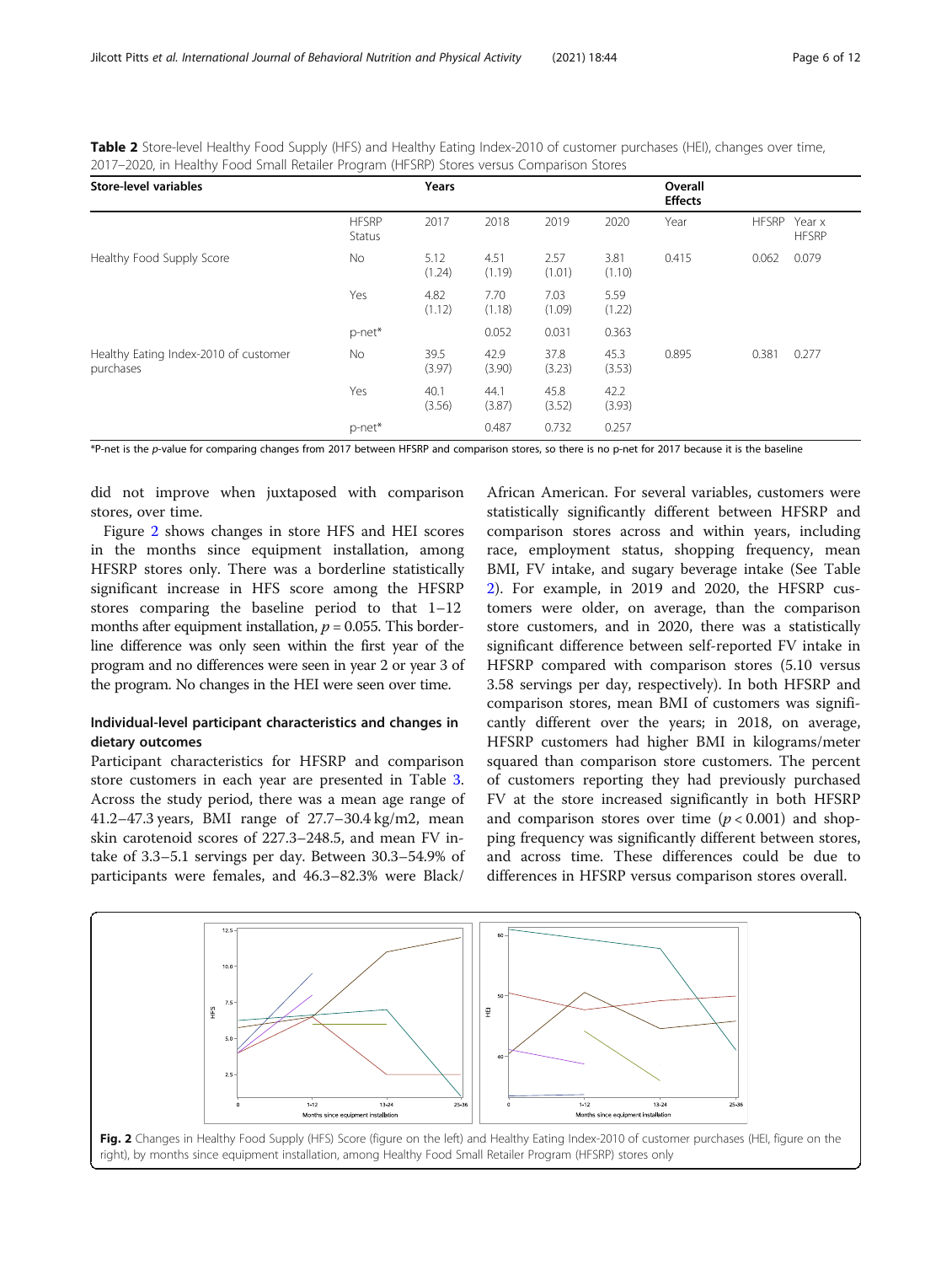| ğ<br>ì                        |
|-------------------------------|
|                               |
| Į<br>l                        |
| י<br>י                        |
| Į                             |
|                               |
|                               |
|                               |
| ֚֬֕<br>i                      |
|                               |
| )<br>J                        |
|                               |
| l<br>l                        |
|                               |
|                               |
|                               |
| i                             |
| $\ddot{\cdot}$                |
| Ï<br>j                        |
|                               |
|                               |
|                               |
|                               |
|                               |
|                               |
|                               |
|                               |
|                               |
|                               |
|                               |
| l<br>l                        |
| d<br>l                        |
|                               |
|                               |
|                               |
| l<br>ׅ֘֒                      |
| ١<br>ׅׅ֚֕֕֜֕֜֝֕               |
|                               |
| Ì                             |
| ׇ֠<br>I                       |
| Ï<br>l                        |
|                               |
|                               |
| d<br>Ç                        |
| :<br>:<br>ׇ֬֘֡֡               |
| 5<br>ׇ֚֕֡                     |
| $\overline{\phantom{a}}$<br>١ |
| ļ                             |
|                               |
| ĵ<br>ł<br>i<br>ׇ֚֓֡<br>j      |
| j<br>l<br>ī                   |
|                               |
| č<br>١<br>ï                   |
| ł<br>Ĺ                        |
| č<br>ׇ֚֬                      |
| )<br>-<br>-<br>-<br>j         |
|                               |
|                               |
| l                             |
|                               |
|                               |
|                               |
|                               |
|                               |
|                               |
|                               |
|                               |
| I                             |

<span id="page-6-0"></span>

| 236.6 (76.5)<br>43.0 (15.1)<br>Mean (SD)<br>30.4 (6.74)<br>HFSRP<br>2017<br>161<br>Body Mass Index, BMI, kg/m <sup>2</sup><br>Skin carotenoid score<br>Age (Years)<br>Variable |                           | 2018                      |                           | 2019                      |                           | 2020                      |                           | P-value for<br>year effect |            |
|--------------------------------------------------------------------------------------------------------------------------------------------------------------------------------|---------------------------|---------------------------|---------------------------|---------------------------|---------------------------|---------------------------|---------------------------|----------------------------|------------|
|                                                                                                                                                                                |                           |                           |                           |                           |                           |                           |                           |                            |            |
|                                                                                                                                                                                | Comparison                | <b>HFSRP</b>              | Comparison                | HFSRP                     | Comparison                | HFSRP                     | Comparison                | HFSRP                      | Comparison |
|                                                                                                                                                                                | 318                       | 109                       | 114                       | 130                       | 184                       | 99                        | 146                       |                            |            |
|                                                                                                                                                                                | (SD)<br>Mean              | Mean (SD)                 | Mean (SD)                 | Mean (SD)                 | Mean (SD)                 | Mean (SD)                 | Mean (SD)                 |                            |            |
|                                                                                                                                                                                | 5.1)<br>43.4 (1.          | 44.9 (13.9)               | 42.5 (14.8)               | $47.3(15.2)^5$            | 41.2 (15.7)               | 47.2 (15.3)               | 41.5 (15.5)               | 0.053                      | 0.377      |
|                                                                                                                                                                                | 29.8 (8.37)               | 30.1 (6.33)               | 27.7 (6.36)               | 29.5 (6.91)               | 29.6 (7.1)                | 27.8 (8.08)               | 28.4 (6.74)               | 0.036                      | 0.039      |
|                                                                                                                                                                                | 232.9 (91.0)              | 236.8 (81.1)              | 248.5 (78.0)              | 243.3 (81.8)              | 235.4 (72.7)              | 242.2 (82.5)              | 227.3 (82.9)              | 0.868                      | 0.234      |
| 3.80 (2.61)<br>2-item Screener of self-reported fruit and<br>vegetable intake, servings/day                                                                                    | 3.96 (3.79)               | 3.43 (2.29)               | 3.26 (2.87)               | 4.06 (3.56)               | 3.65 (3.41)               | 5.10 (5.83)               | 3.58 (2.74)               | 0.008                      | 0.277      |
| 3.61 (3.1)<br>National Cancer Institute Fruit and<br>Vegetable Screener, servings/day                                                                                          | 3.82 (3.19)               | 3.42 (3.02)               | 3.53 (3.49)               | 3.40 (2.91)               | 3.87 (3.66)               | 3.20 (3.41)               | 4.48 (4.71)               | 0.787                      | 0.192      |
| 1.69 (1.94)<br>Sugary beverages, servings/day                                                                                                                                  | 2.32 (2.49)               | 1.56 (2.02)               | 2.17 (2.3)                | 1.55 (2.22)               | 1.79 (2.32)               | 1.4(1.89)                 | 1.76(2.15)                | 0.728                      | 0.033      |
| Frequency<br>(96)                                                                                                                                                              | (Percentage)<br>Frequency | (Percentage)<br>Frequency | (Percentage)<br>Frequency | (Percentage)<br>Frequency | (Percentage)<br>Frequency | (Percentage)<br>Frequency | (Percentage)<br>Frequency |                            |            |
| 69 (42.9)<br>Sex (% female)                                                                                                                                                    | 127(40.3)                 | 33 (30.3)                 | 45 (40.2)                 | 59 (46.8)                 | 100 (54.9)                | 46 (46.5)                 | 72 (50.7)                 | 0.042                      | 0.005      |
| Race (%)                                                                                                                                                                       |                           |                           |                           |                           |                           |                           |                           |                            |            |
| 74 (46.3)<br><b>Black</b>                                                                                                                                                      | 235 (74.6)                | 54 (49.5)                 | 93 (82.3)                 | 64 (51.6)                 | 18(64.8)                  | 50 (51.0)                 | 87 (62.1)                 | 0.336                      | $500 - 7$  |
| 76 (47.5)<br>White                                                                                                                                                             | 50 (15.9)                 | 48 (44)                   | 13(11.5)                  | 46 (37.1)                 | 22 (12.1)                 | 44 (44.9)                 | 21(15)                    |                            |            |
| 10(6.3)<br>Other                                                                                                                                                               | 30 (9.5)                  | 7(6.4)                    | 7(6.2)                    | 14(11.3)                  | 42 (23.1)                 | 4 (4.1)                   | 32 (22.9)                 |                            |            |
| Income (%)                                                                                                                                                                     |                           |                           |                           |                           |                           |                           |                           |                            |            |
| 44 (27.3)<br>$<$ \$25,000                                                                                                                                                      | 132(41.5)                 | 29 (26.6)                 | 44 (38.6)                 | 52 (40)                   | 86 (46.7)                 | 26 (26.3)                 | 56 (38.4)                 | 0.139                      | 0.479      |
| 92 (57.1)<br>> 525,000                                                                                                                                                         | 144(45.3)                 | 66 (60.6)                 | 58 (50.9)                 | 61 (46.9)                 | 73 (39.7)                 | 54 (54.5)                 | 66 (45.2)                 |                            |            |
| 25 (15.5)<br>Income (missing)                                                                                                                                                  | 42 (13.2)                 | 14(12.8)                  | 12(10.5)                  | 17(13.1)                  | 25 (13.6)                 | 19 (19.2)                 | 24 (16.4)                 |                            |            |
| 76 (47.2)<br>Education (% some college)                                                                                                                                        | 96 (30.4)                 | 47 (43.5)                 | 37 (33)                   | 63 (48.5)                 | 76 (41.8)                 | 60 (60.6)                 | 53 (37.1)                 | 0.078                      | 0.069      |
| 111 (69.4)<br>Employed (% yes)                                                                                                                                                 | 180 (57.0)                | 79 (74.5)                 | 58 (52.3)                 | 72 (56.3)                 | 106(57.9)                 | 64 (65.3)                 | 90 (63.4)                 | 0.021                      | 0.347      |
| 36 (22.5)<br>vegetables at the store (% yes)<br>Previously purchased fruits or                                                                                                 | $\mathcal{L}$<br>68 (21   | 25 (24.5)                 | 22 (19.8)                 | 55 (45.1)                 | 60 (34.5)                 | 45 (48.4)                 | 59 (41.8)                 | $500 - 7$                  | $500 - 7$  |
| Shopping frequency at the store (%)                                                                                                                                            |                           |                           |                           |                           |                           |                           |                           |                            |            |
| 79 (53.7)<br>1-2x/week or less                                                                                                                                                 | 81 (25.7)                 | 64 (59.3)                 | 21 (18.6)                 | 53 (42.4)                 | 61 (34.9)                 | 56 (58.3)                 | 43 (30.1)                 | 0.127                      | $500 - 7$  |
| 29 (19.7)<br>3-6x/week                                                                                                                                                         | 71 (22.5)                 | 24 (22.2)                 | 38 (33.6)                 | 34 (27.2)                 | 62 (35.4)                 | 20 (20.8)                 | 49 (34.3)                 |                            |            |
| 39 (26.5)<br>1x/day or more                                                                                                                                                    | 163(51.7)                 | 20 (18.5)                 | 54 (47.8)                 | 38 (30.4)                 | 52 (29.7)                 | 20 (20.8)                 | 51 (35.7)                 |                            |            |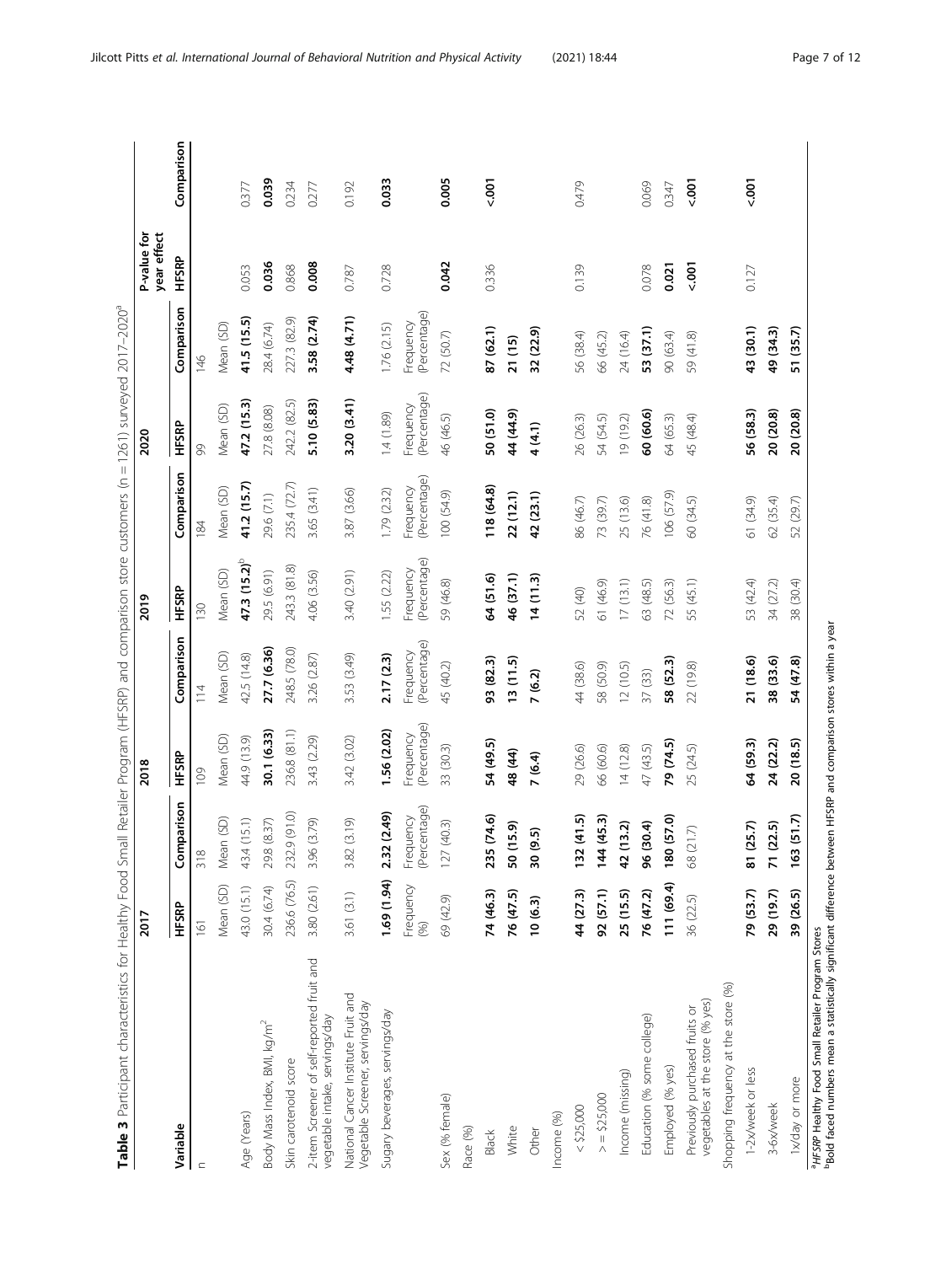Table [4](#page-8-0) shows changes in customer-level FV intake, sugary beverage intake, and skin carotenoid scores over time. Analysis using difference-in-difference models (with propensity scores), revealed a significant effect of the intervention on the NCI Screener measure of FV (servings/day), in the opposite direction of what was expected, such that FV intake (servings per day) for customers in comparison stores increased more over time than intake of those in HFSRP stores ( $p = 0.050$ ). There were no other statistically significant intervention effects on the outcomes of interest. There was no difference in results when propensity scores were not used, or when using all stores, versus the sub-group of stores ( $n = 6$ ) for which we had at least 3 years of data (data not shown). In models stratified by shopping frequency (Table [3](#page-6-0)), among those shopping 1–2 times/week or less, there was a significant ( $p = 0.015$ ) interaction between year and HFSRP status on FV intake (servings/day). This result indicates that among HFSRP store customers, there was first an increase, and then a decrease in FV intake, but that this behavior was reverse in comparison stores, such that in comparison stores, first FV intake decreased, then FV intake increased.

## **Discussion**

To better understand whether healthy corner store initiatives are a effective investment for public health nutrition, a 4-year, observational, natural experiment study of stores participating in the HFSRP was conducted. Findings indicate there were modest improvements in the average healthfulness of foods/beverages available in participating stores, and no improvements in healthfulness of customer purchases. In cross-sectional analysis of individuals, there were changes in self-reported FV intake over time; however, counter to what was expected, customers in comparison stores increased FV intake more than those in HFSRP stores.

The lack of conclusive evidence of improvements in purchases and eating patterns over time could be due to the duration of the HFSRP or the fact that it is very difficult for small food retailers to stock and promote healthier foods and beverages. Stores signed an agreement stating they would stock healthier foods and beverages for 24 months; after this period, store owners could stock this equipment with any items they wished. Following the HFSRP contract period, we found that some of the stores opted to continue stocking the healthier items and others did not. Other policy evaluations, such as that of the Minneapolis Staple Foods Ordinance, [\[5](#page-10-0)] have seen limited improvements in stocking. Taken together, results indicate that stocking and promoting healthy foods and beverages within small food retail settings is challenging.

While there were initial improvements in HFS scores, the HFSRP intervention may have been insufficient to produce sustained changes in healthy food and beverage stocking behavior due to a variety of factors including produce distribution, pricing and cost structures, and manager/owner preferences and/or knowledge about healthy foods and beverages. Furthermore, all of the HFSRP stores were independent retailers, and such stores may have a harder time sourcing healthier food and beverage items compared to chain or franchise stores. For example, likely due to their relative resources and infrastructure, chain or franchise stores were found to be more able to change food and beverage items that were stocked compared to independent operators [\[25](#page-11-0)]. Indeed, anecdotal evidence suggests that some of the barriers to stocking healthy produce were related to challenges with produce distribution/procurement issues, and also produce spoilage and equipment malfunction. In-depth interviews among HFSRP store owners suggested that some of the HFSRP storeowners had produce spoilage and that may have inhibited their stocking practices [[26](#page-11-0)]. In addition, the owners mentioned that additional technology and technical assistance would have helped with promotion of the healthier items, as well as would have helped meet the tracking and inventory requirements  $[26]$ . These barriers were similar to those seen in previous studies. Mayer et al., for example, found that storeowners faced difficulties purchasing high quality produce at an affordable price in small batches [[27\]](#page-11-0). A study in rural eastern NC found storeowners wanted to stock healthy food items, but were skeptical regarding customer demand for them [[28\]](#page-11-0). Future healthy corner store programs and policies should include storeowners in healthy eating interventions to ensure that barriers to stocking and promoting healthy foods are considered and addressed [\[27](#page-11-0)].

HFSRP storeowners indicated their customers were interested in learning more about healthy eating but, due to limited HFSRP resources, it was difficult to adequately advertise and promote the healthier options. In some cases, there were partnerships with the local health department that helped to promote new, healthy foods and beverages. Future policies of this type could include language to facilitate public-private partnerships, which would potentially improve the dietary impact of the policy. Additional behavioral economics strategies and store owner trainings were successful in stores in Baltimore, Maryland, and could be implemented in future healthy corner store interventions to increase program impact [[29\]](#page-11-0). Furthermore, it could be that support for stocking healthy foods and beverages in small stores is not effective unless reinforced in the social support systems, schools, and other community venues such as in the intervention study conducted by Trude et al. [[30](#page-11-0), [31](#page-11-0)]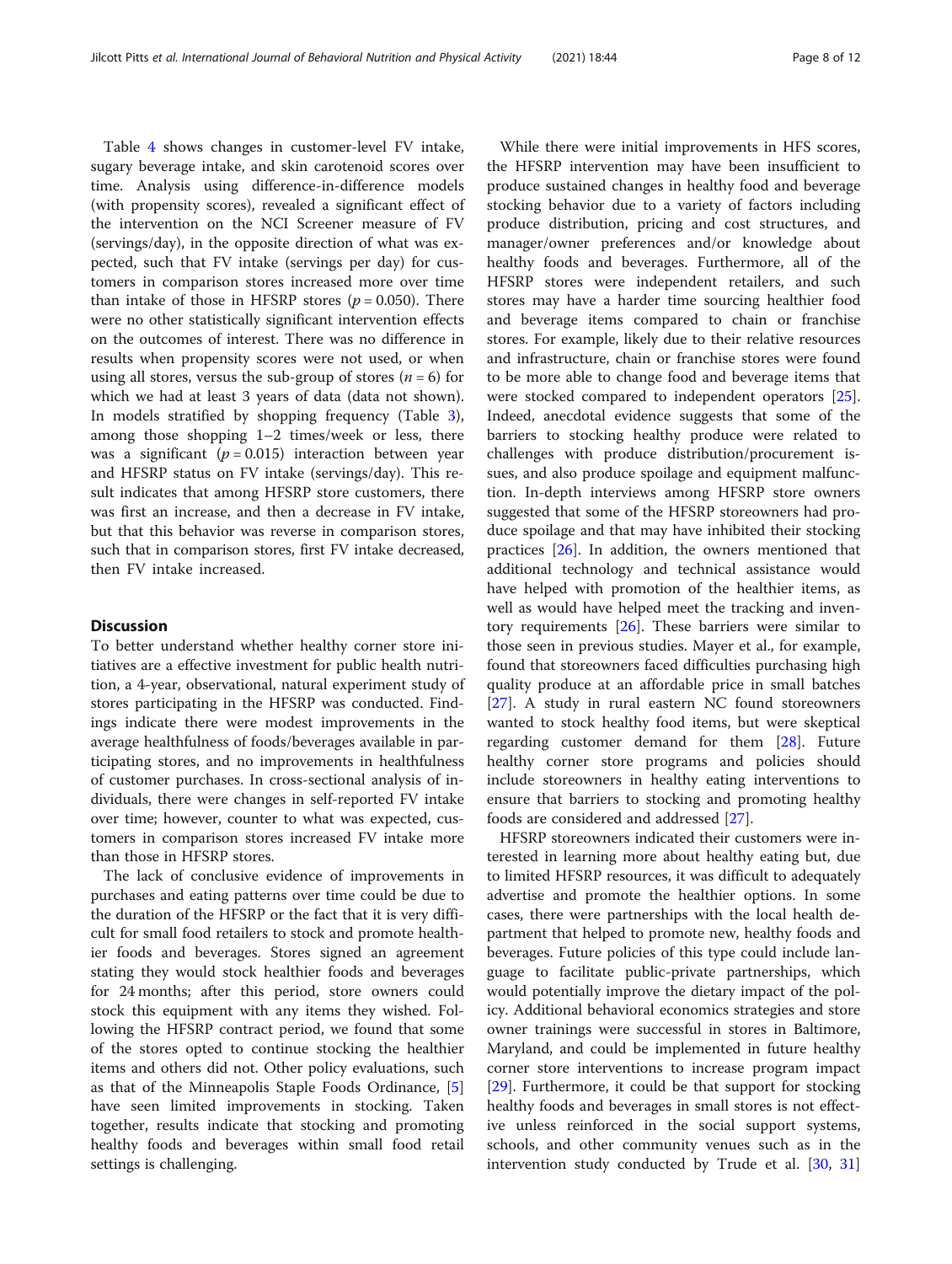<span id="page-8-0"></span>Table 4 Propensity score adjusted changes in Fruit and Vegetable (FV) intake, skin carotenoids, and sugary beverage intake over time, with propensity scores, and using only customers from the six stores with data for multiple years. These models are adjusted for age, gender, race, education, employment, income, and shopping frequency, except when stratified by shopping frequency

| Outcome                                                                       | <b>HFSRP</b> | Year         | <b>Overall effects</b> |              |              |              |              |              |
|-------------------------------------------------------------------------------|--------------|--------------|------------------------|--------------|--------------|--------------|--------------|--------------|
|                                                                               |              | 2017         | 2018                   | 2019         | 2020         | Year         | <b>HFSRP</b> | Year x HFSRF |
| AMONG ALL CUSTOMERS $(n = 1222)$ :                                            |              | Means (SE)   |                        |              |              | $P (df = 3)$ | $P (df = 1)$ | $P (df = 3)$ |
| National Cancer Institute FV                                                  | No           | 3.5(0.33)    | 3.3(0.36)              | 3.4(0.35)    | 4.1(0.36)    | 0.958        | 0.222        | 0.050        |
| Screener, <sup>21</sup> servings/day $N = 1172$                               | Yes          | 3.4(0.38)    | 3.2(0.37)              | 3.3(0.36)    | 2.7(0.37)    |              |              |              |
|                                                                               | p-net        |              | 0.875                  | 0.912        | 0.034        |              |              |              |
| 2-item screener, FV servings/day <sup>20</sup>                                | No           | 3.9(0.29)    | 3.1(0.31)              | 3.4(0.31)    | 3.4(0.31)    | 0.046        | 0.341        | 0.220        |
| $N = 1185$                                                                    | Yes          | 3.6(0.32)    | 3.2(0.32)              | 4.3(0.31)    | 3.8(0.31)    |              |              |              |
|                                                                               | p-net        |              | 0.444                  | 0.040        | 0.193        |              |              |              |
| Veggie Meter <sup>®</sup> skin carotenoid score                               | No           | 228.2 (7.22) | 239.7 (7.53)           | 227.8 (7.37) | 218.7 (7.40) | 0.159        | 0.383        | 0.186        |
| $N = 1167$                                                                    | Yes          | 239.6 (7.76) | 228.1 (7.87)           | 242.9 (7.47) | 226.8 (7.49) |              |              |              |
|                                                                               | p-net        |              | 0.078                  | 0.784        | 0.794        |              |              |              |
| Sugary beverage servings/day                                                  | No           | 2.0(0.22)    | 2.0(0.24)              | 1.7(0.24)    | 1.6(0.24)    | 0.189        | 0.498        | 0.944        |
| $N = 1203$                                                                    | Yes          | 1.7(0.26)    | 1.8(0.26)              | 1.6(0.25)    | 1.5(0.25)    |              |              |              |
|                                                                               | p-net        |              | 0.838                  | 0.576        | 0.616        |              |              |              |
| AMONG CUSTOMERS WHO SHOPPED IN THE STORE 1-2 TIMES/WEEK OR LESS ( $n = 458$ ) |              |              |                        |              |              |              |              |              |
| National Cancer Institute FV                                                  | No           | 3.6(0.50)    | 2.5(0.66)              | 2.9(0.50)    | 4.2(0.53)    | 0.175        | 0.995        | 0.015        |
| Screener, $^{21}$ servings/day $N = 430$                                      | Yes          | 3.5(0.45)    | 4.1(0.43)              | 2.7(0.45)    | 2.9(0.44)    |              |              |              |
|                                                                               | p-net        |              | 0.057                  | 0.978        | 0.129        |              |              |              |
| 2-item screener, FV servings/day <sup>20</sup>                                | No           | 4.2(0.51)    | 3.6(0.67)              | 3.3(0.50)    | 4.4 (0.49)   | 0.197        | 0.180        | 0.253        |
| $N = 442$                                                                     | Yes          | 3.8(0.41)    | 3.7(0.38)              | 4.7(0.42)    | 4.8 (0.39)   |              |              |              |
|                                                                               | p-net        |              | 0.589                  | 0.048        | 0.326        |              |              |              |
| Veggie Meter <sup>®</sup> skin carotenoid score                               | No           | 253.8 (12.7) | 245.4 (16.9)           | 237.4 (12.3) | 226.6 (12.5) | 0.261        | 0.619        | 0.663        |
| $N = 429$                                                                     | Yes          | 245.6 (10.8) | 225.0 (10.8)           | 239.9 (11.1) | 232.9 (10.6) |              |              |              |
|                                                                               | p-net        |              | 0.592                  | 0.610        | 0.479        |              |              |              |
| Sugary beverage servings/day                                                  | No           | 1.7(0.31)    | 1.7(0.41)              | 1.1(0.30)    | 1.2(0.30)    | 0.805        | 0.285        | 0.261        |
| $N = 444$                                                                     | Yes          | 1.2(0.26)    | 0.9(0.25)              | 1.2(0.27)    | 1.4(0.25)    |              |              |              |
|                                                                               | p-net        |              | 0.731                  | 0.240        | 0.149        |              |              |              |
| AMONG CUSTOMERS WHO SHOPPED IN THE STORE 3-6 TIMES/WEEK OR MORE ( $n = 764$ ) |              |              |                        |              |              |              |              |              |
| National Cancer Institute FV<br>Screener, <sup>21</sup> servings/day          | No           | 3.5(0.43)    | 3.4(0.45)              | 3.7(0.47)    | 3.9(0.47)    | 0.245        | 0.173        | 0.322        |
| $N = 709$                                                                     | Yes          | 3.2(0.55)    | 2.2(0.58)              | 3.7(0.53)    | 2.7(0.54)    |              |              |              |
|                                                                               | p-net        |              | 0.288                  | 0.737        | 0.266        |              |              |              |
| 2-item screener, FV servings/day <sup>20</sup>                                | No           | 3.9 (0.34)   | 3.0(0.33)              | 3.6 (0.36)   | 3.0(0.35)    | 0.046        | 0.888        | 0.634        |
| $N = 709$                                                                     | Yes          | 3.3(0.42)    | 2.9(0.44)              | 3.9(0.40)    | 3.2(0.40)    |              |              |              |
|                                                                               | p-net        |              | 0.547                  | 0.221        | 0.314        |              |              |              |
| Veggie Meter®, skin carotenoid score                                          | No           | 217.6 (9.8)  | 234.2 (10.3)           | 222.7 (10.8) | 213.5 (10.7) | 0.097        | 0.274        | 0.549        |
| $N = 706$                                                                     | Yes          | 238.5 (12.7) | 237.4 (13.3)           | 246.5 (12.2) | 219.6 (12.5) |              |              |              |
|                                                                               | p-net        |              | 0.316                  | 0.875        | 0.419        |              |              |              |
| Sugary beverage servings/day                                                  | No           | 2.2(0.28)    | 2.1(0.30)              | 1.9(0.31)    | 1.8(0.31)    | 0.026        | 0.810        | 0.286        |
| $N = 725$                                                                     | Yes          | 2.2(0.37)    | 2.5(0.38)              | 1.7(0.36)    | 1.3(0.36)    |              |              |              |
|                                                                               | p-net        |              | 0.281                  | 0.793        | 0.397        |              |              |              |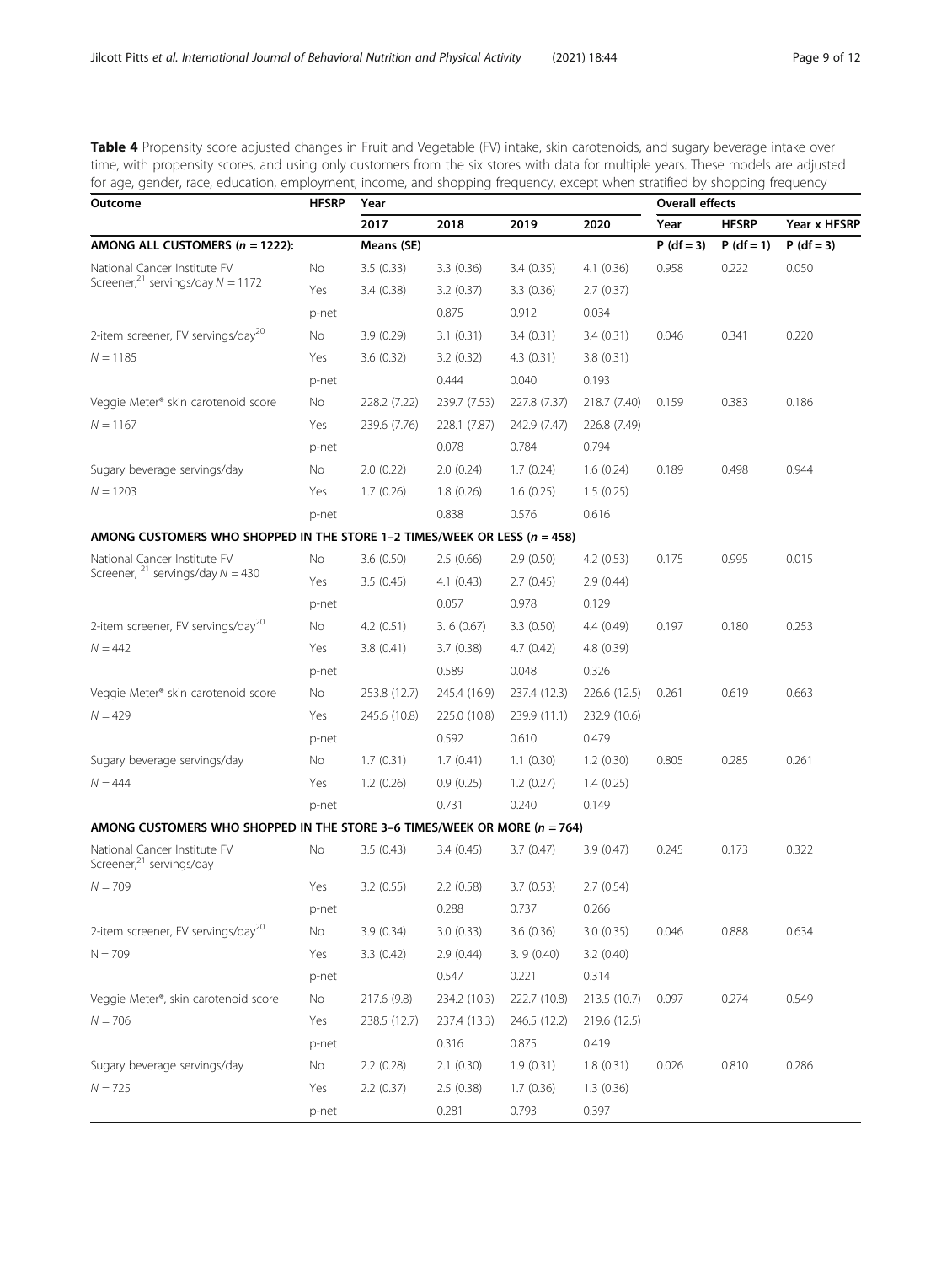The relative prices of produce and other healthy options may have been another reason the HFSRP was not more impactful. For future intervention approaches, pricing strategies could potentially improve store stocking of heathy food and beverage items [\[32](#page-11-0)]. Increasingly, evidence suggests multi-component interventions, incorporating stakeholders from various community sectors and agencies, would be most effective at changing individual and household eating patterns.

The lack of sustained significant changes in HFS, HEI and customer intake could also be due to inadequate statistical power to detect changes, since fewer stores than anticipated participated in the HFSRP and some of the HFSRP stores closed over time. For example, our power analysis indicated that eight HFSRP and eight comparison stores were needed each year for adequate power; our store sample size was limited due to the number of stores that applied and were selected to be included in the HFSRP. Another factor potentially affecting HFSRP impact on HFS scores is at least one of the comparison stores applied for WIC vendor approval; this would inflate HFS scores in the comparison store group since the HFS measure is based upon WIC-approved foods. A further limiting factor is that a single intervention such as the HFSRP, that relies on stocking more health foods and beverages without any other supports for merchants and incentives for consumers will not to lead to significant changes in purchasing or diet.

This study provides a rigorous evaluation of a state-level healthy corner store policy initiative including rural, underserved areas, whereas prior studies have been largely focused in urban settings [\[3](#page-10-0)]. Among this study's strengths, our natural experiment included data from a large and varied sample of stores and residents, and we also used objective measures of purchases and fruit and vegetable intake among customers. While the current study employed objectively assessed fruit and vegetable intake (Veggie Meter® scores) and bag checks to assess purchasing behavior, future studies could use additional sales tracking methods, as done by Sadeghzadeh et al., [\[33\]](#page-11-0) wherein stickers were placed on food items and store owners/staff removed the sticker and placed it on a tracking sheet when the item was purchased.

This study also used a convenience sample of customers in each store and was unable to follow the same customers over time. More longitudinal analyses are needed to better understand the long-term impacts of these types of interventions. Other study limitations include the fact that customers differed in their demographic characteristics and their behavior, both across store types (HFSRP versus comparison) and across years, and that assessments were conducted among store customers and not necessarily the consumers of the healthy foods and beverages purchased at the stores. A further limitation is that a majority of customers interviewed shopped at a small store 3–4 times per week, indicating limited generalizability—however, the stores in the study were in food deserts, and thus, may have been one of the only options available to local residents with limited transportation. Examining behaviors of food desert residents is a strength of our study.

The sample of HFSRP stores was different than the sample of comparison stores, despite our attempts to match the HFSRP and comparison group stores. Such differences may have resulted in differences in the customer samples (e.g., the difference between self-reported FV intake in HFSRP compared with comparison stores in 2020, the differences in store-level HEI at baseline). However, we used propensity score matching to reduce the effects of these differences in our analyses. In addition, we did not match stores on WIC status, which could have made it more difficult to determine the true effects of the HFSRP on stock and customer behaviors. Furthermore, we did not collect data on survey acceptance rate so we cannot compare responders to nonresponders. Also, while many individuals surveyed reported that they shopped quite frequently at the stores where surveyed, they were most likely not using the small stores as their main shopping venue, as prior research indicates that most Americans grocery shop at larger supermarkets and big box stores [[34\]](#page-11-0); thus, small store interventions may influence a relatively small part of an overall eating pattern, unless shopping behaviors change or the customer is a food desert resident with limited transportation and is thus more reliant on the food store. Finally, we were forced to stop data collection in 2020 due to Covid-19 and this limited our sample size in 2020.

#### Conclusions

While the HFSRP offers a strong step towards provision of healthier foods and beverages in underserved areas, this program did not address a variety of factors such as customer education, pricing incentives, advertising/ placement, and distribution of healthier foods and beverages to small stores. In future iterations of the HFSRP or other similar initiatives, more attention should be given to the broader contextual issues and evidence-based approaches to promote the consumption of healthier foods and beverages, including additional technical support for retailers and incentives for consumers. As one example, future initiatives should better integrate these environmental supports with innovative nutrition education and promotion programs and, particularly if the stores are required to accept both SNAP and WIC, perhaps include complementary nutrition education and promotion programs such as SNAP-Education and WIC nutrition education. Along with nutrition education and social marketing, SNAP-Ed can now also use policy,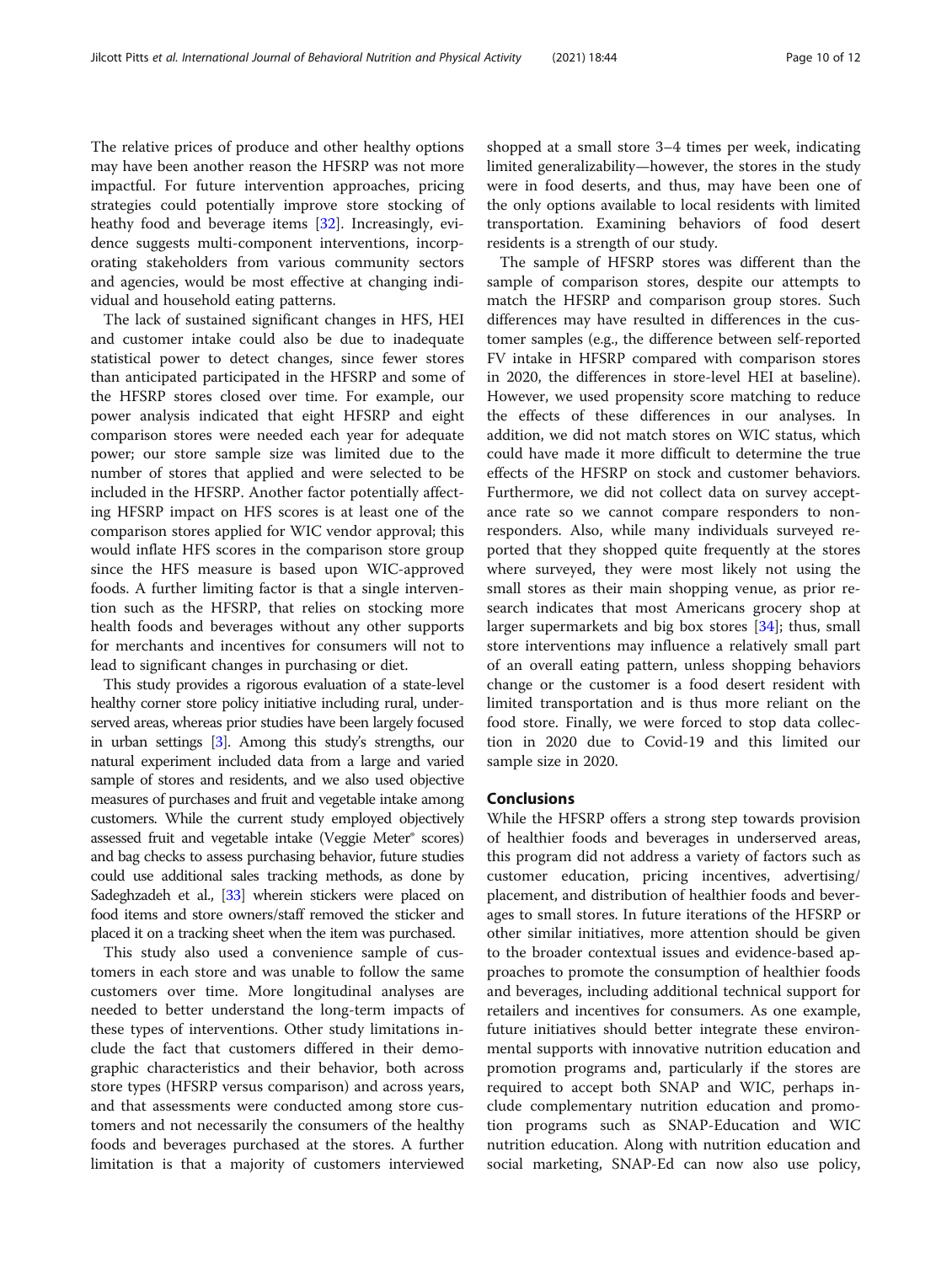<span id="page-10-0"></span>systems, and environmental (PSE) changes to deliver nutrition messages and has been utilized to supporting healthy retail food outlet interventions [[35](#page-11-0), [36\]](#page-11-0). Furthermore, the HFSRP had limited funding for personnel to implement and evaluate the program; it would be beneficial for future program appropriations to include additional funding for such staffing needs. As others have suggested, [1, 5] determining financially profitable models and supply chain logistics for small stores to stock and promote healthier foods and beverages is critical to the long-term success of such initiatives. Altogether, more comprehensive, statewide solutions that complement existing initiatives are needed across food retail but also within other community settings including schools and worksites, in order to shift demand and ultimately, health outcomes.

#### Abbreviations

HFS: Healthy Food Supply; HEI: Healthy Eating Index; NC: North Carolina; FV: Fruit and Vegetable; HFSRP: Healthy Food Small Retailer Program; SNAP-Ed: Supplemental Nutrition Assistance Program-Education; WIC: Special Supplemental Nutrition Program for Women, Infants and Children; NCI: National Cancer Institute

#### Acknowledgements

We are thankful for the store owners and customer participants, as well as colleagues at the North Carolina Department of Agriculture and Consumer Services, Division of Marketing, who implemented the Healthy Food Small Retailer Program.

#### Authors' contributions

SJP, KT, ASA, LHM, JM, APR, RAB and MNL contributed to design of the study. SJP, NSJ, and APK drafted the manuscript. SJP, NSJ, and APK organized the data for analysis. QW and KT analyzed the data. All authors read and approved the final manuscript.

#### Funding

This project was funded by the Robert Wood Johnson Foundation Policies for Action grant, 76101, PI: Stephanie Jilcott Pitts. This project was funded in part by the Department of Public Health at East Carolina University. The funders had no role in data collection, analysis or the writing of the manuscript.

#### Availability of data and materials

The datasets used and/or analyzed during the current study are available from the corresponding author on reasonable request.

## **Declarations**

#### Recruitment information

Customers recruited for the study were approached as they were finishing up their purchases and in some cases, were recruited by store owners, and referred to the research assistants to complete the bag check and intercept interview. We used all available data in analyses, and have shown how sample sizes differed by analyses, in Table [4.](#page-8-0) Table [3](#page-6-0) shows the differences in demographic factors over the years, and propensity score analyses were used to adjust for these differences across stores and over the different years of data collection.

#### Ethics approval and consent to participate

This study was reviewed and approved by the East Carolina University Institutional Review Board (study number UMCIRB 16–002420) and all participants indicated verbal consent as required.

## Consent for publication

Not applicable.

#### Competing interests

The authors declare that they have no competing interests.

#### Author details

<sup>1</sup>Department of Public Health, Brody School of Medicine, East Carolina University, Greenville, NC 27834, USA. <sup>2</sup>Department of Biostatistics, East Carolina University, Greenville, NC 27834, USA. <sup>3</sup>Department of Nutrition, University of North Carolina at Chapel Hill, Chapel Hill, NC 27599, USA. 4 Department of Agricultural & Human Sciences, North Carolina State University, Raleigh 27695, USA. <sup>5</sup>Department of Agricultural & Resource Economics, North Carolina State University, Raleigh 27695, USA. <sup>6</sup>Department of Nutrition, University of North Carolina at Greensboro, Greensboro 27412, NC, USA. <sup>7</sup>Georgetown University Law Center, Washington, DC 20001, USA.<br><sup>8</sup>Department of Social Sciences and Health Policy, Division of Public Health <sup>8</sup>Department of Social Sciences and Health Policy, Division of Public Health Sciences, Wake Forest School of Medicine, Winston-Salem 27157, USA. <sup>9</sup>Wake Forest Baptist Comprehensive Cancer Center, Winston-Salem, NC 27157, USA. <sup>10</sup>Center for Health Promotion and Disease Prevention, University of North Carolina at Chapel Hill, Chapel Hill, NC 27599, USA. <sup>11</sup> Healthy Weight Research Center, University of Minnesota School of Public Health, Minneapolis, MN 55454, USA.

#### Received: 11 November 2020 Accepted: 5 March 2021 Published online: 24 March 2021

#### References

- 1. Bodor JN, Ulmer VM, Dunaway LF, Farley TA, Rose D. The rationale behind small food store interventions in low-income urban neighborhoods: insights from New Orleans. J Nutr. 2010;140(6):1185–8. [https://doi.org/10.3945/jn.1](https://doi.org/10.3945/jn.109.113266) [09.113266](https://doi.org/10.3945/jn.109.113266).
- 2. Langellier BA, Garza JR, Prelip ML, Glik D, Brookmeyer R, Ortega AN. Corner store inventories, purchases, and strategies for intervention: a review of the literature. Calif J Heal Promot. 2013;11(3):1–13 [https://pubmed.ncbi.nlm.nih.](https://pubmed.ncbi.nlm.nih.gov/25374481) [gov/25374481](https://pubmed.ncbi.nlm.nih.gov/25374481).
- 3. Pinard CA, Byker Shanks C, Harden SM, Yaroch AL. An integrative literature review of small food store research across urban and rural communities in the U.S. Prev Med Rep. 2016;3:324–32. <https://doi.org/10.1016/j.pmedr.2016.03.008>.
- 4. State Initiatives Supporting Healthier Food Retail: An Overview of the National Landscape. Centers for Disease Control and Prevention, National Center for Chronic Disease Prevention and Health Promotion, Division of Nutrition, Physical Activity, and Obesity; CDC Publication CS226271; 2011. Accessed December 19, 2019. [https://www.cdc.gov/obesity/downloads/hea](https://www.cdc.gov/obesity/downloads/healthier_food_retail.pdf) [lthier\\_food\\_retail.pdf](https://www.cdc.gov/obesity/downloads/healthier_food_retail.pdf)
- 5. Laska MN, Caspi CE, Lenk K, et al. Evaluation of the first U.S. staple foods ordinance: impact on nutritional quality of food store offerings, customer purchases and home food environments. Int J Behav Nutr Phys Act. 2019; 16(83):1–20. [https://doi.org/10.1186/s12966-019-0818-1.](https://doi.org/10.1186/s12966-019-0818-1)
- 6. Dannefer R, Williams DA, Baronberg S, Silver L. Healthy bodegas: increasing and promoting healthy foods at corner stores in New York City. Am J Public Health. 2012;102(10):e27–31. [https://doi.org/10.2105/AJPH.2011.300615.](https://doi.org/10.2105/AJPH.2011.300615)
- 7. O'Malley K, Gustat J, Rice J, Johnson CC. Feasibility of increasing access to healthy foods in neighborhood corner stores. J Community Health. 2013; 38(4):741–9. [https://doi.org/10.1007/s10900-013-9673-1.](https://doi.org/10.1007/s10900-013-9673-1)
- 8. Gardiner B, Blake M, Harris R, et al. Can small stores have a big impact? A qualitative evaluation of a store fruit and vegetable initiative. Heal Promot J Aust. 2013;24(3):192–8. <https://doi.org/10.1071/HE13045>.
- 9. Cavanaugh E, Green S, Mallya G, Tierney A, Brensinger C, Glanz K. Changes in food and beverage environments after an urban corner store intervention. Prev Med (Baltim). 2014;65:7–12. [https://doi.org/10.1016/j.](https://doi.org/10.1016/j.ypmed.2014.04.009) [ypmed.2014.04.009](https://doi.org/10.1016/j.ypmed.2014.04.009).
- 10. Song HJ, Gittelsohn J, Kim M, Suratkar S, Sharma S, Anliker J. A corner store intervention in a low-income urban community is associated with increased availability and sales of some healthy foods. Public Health Nutr. 2009;12(11): 2060–7. [https://doi.org/10.1017/S1368980009005242.](https://doi.org/10.1017/S1368980009005242)
- 11. Jilcott Pitts S, Wu Q, Truesdale K, et al. One-year follow-up examination of the impact of the North Carolina healthy food small retailer program on healthy food availability, purchases, and consumption. Int J Environ Res Public Health. 2018;15(12):2681. [https://doi.org/10.3390/ijerph15122681.](https://doi.org/10.3390/ijerph15122681)
- 12. Ayala GX, Baquero B, Laraia BA, Ji M, Linnan L. Efficacy of a store-based environmental change intervention compared with a delayed treatment control condition on store customers' intake of fruits and vegetables. Public Health Nutr. 2013;16(11):1953–60. [https://doi.org/10.1017/S1368980013000955.](https://doi.org/10.1017/S1368980013000955)